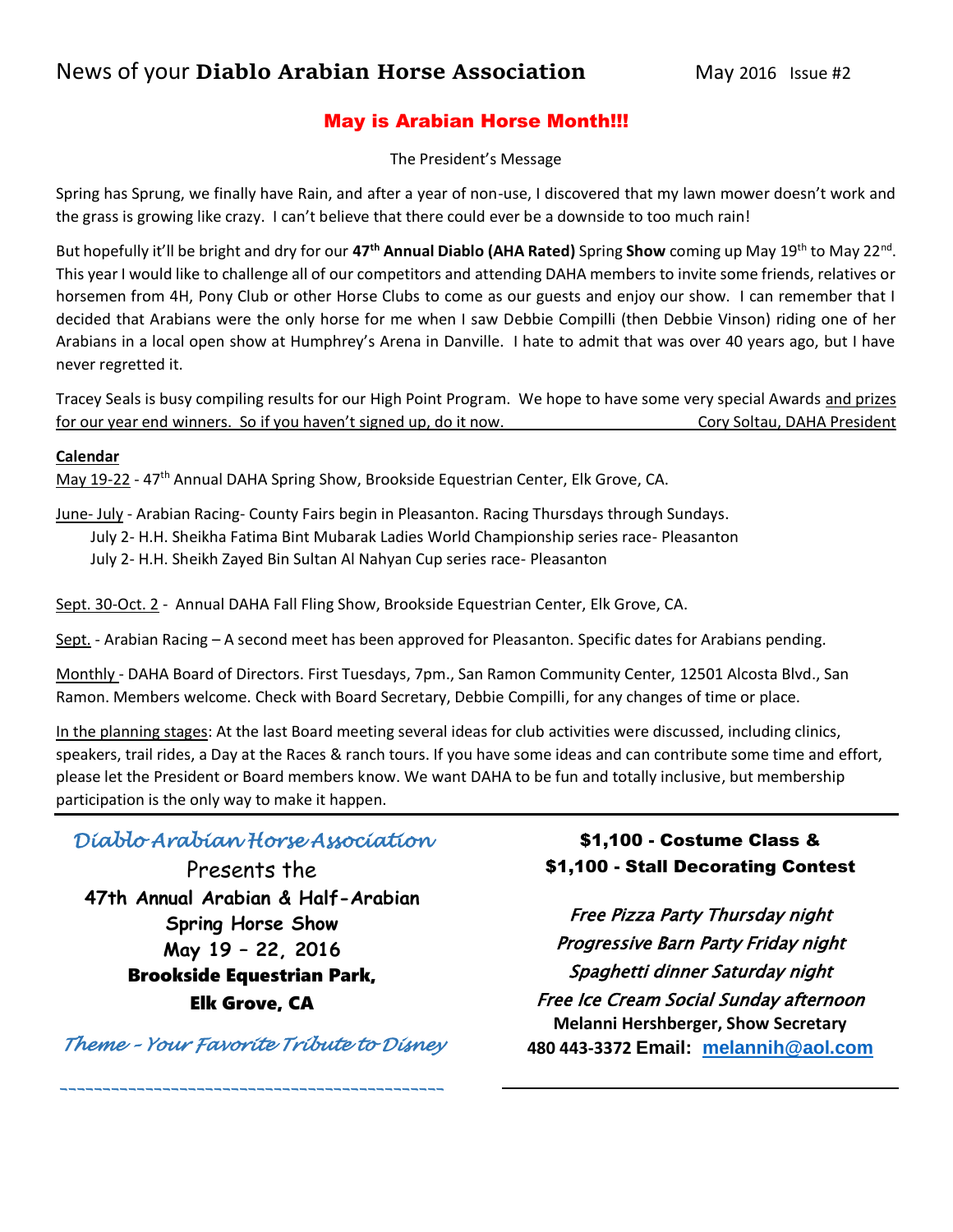# News of your **Diablo Arabian Horse Association** May 2016 Issue #2



### **Have you nominated your horses or yourself for the High Point Program??**

If not, you are missing out on a chance to win some great prizes. Also, remember that DAHA shows count for double points. Getting your nominations in now will qualify you for points earned at the up-coming Spring Show. Check on our website or with the High Point Chair for nomination and reporting forms.

#### **DAHA High Point Standings (as of May 14, 2016 based on points submitted)**

| $*$ +                              |                |    |              |
|------------------------------------|----------------|----|--------------|
| <b>PB Hunter</b>                   |                |    | <b>Total</b> |
| Dance to                           |                |    |              |
| Remember                           | 14             |    | 14           |
| <b>HA Hunter</b>                   |                |    |              |
| <b>Starstruck LOA</b>              |                |    |              |
| <b>Specialty</b>                   |                |    |              |
| <b>DA Betty</b>                    |                |    |              |
| Blowtorch+\                        | 18             | 20 | 38           |
| Trail                              |                |    |              |
| Way Cool Zee+\                     | 7              |    | 7            |
| <b>Versatility</b>                 |                |    |              |
| Way Cool Zee+\                     |                |    |              |
| <b>Amateur Excellence - Adult</b>  |                |    |              |
| <b>Debbie Bartman</b>              | $\overline{7}$ |    | 7            |
| <b>Amateur Excellence - Youth</b>  |                |    |              |
| <b>Megan Southall</b>              | 25             | 55 | 80           |
| <b>IBN Skovdue - Amateur Adult</b> |                |    |              |
| Debbie Bartman                     | 7              |    | 7            |
| <b>IBN Skovdue - Youth</b>         |                |    |              |
| <b>Angie Dubnoff</b>               |                |    |              |
| <b>Emerald Vixeyn</b>              |                |    |              |
| Way Cool Zee+\                     |                |    |              |
|                                    |                |    |              |

|                           | Total |
|---------------------------|-------|
| Youth 13 and              |       |
| under                     |       |
| Jenna Hansz               |       |
| <b>Youth 14-18</b>        |       |
| <b>Gabriela Burshteyn</b> |       |
| <b>Angie Dubnoff</b>      |       |
| Juliana Nagasaki          | 54    |
| Jamie Seals               | 136   |
| <b>Megan Southall</b>     | 80    |
| Multi-Horse               |       |
| Sofia Kavanaugh           |       |

# **What is the Family Arabian Award?**

Everyone knows at least one amazing horse and has a story to tell. This is your chance to do it! Every year DAHA pays tribute to those special horses as DAHA's Family Arabians of the year.

Everyone is eligible—fillies, colts, retired horses, lesson horses, your own horse or that of a friend, horse angels who are no longer with us. We all know what sweet, intelligent, amazingly beautiful creatures they are. This is your opportunity to put a horse that you know and love in the spotlight.

All you need to do is send your horse story, along with a picture, to Debbie Compilli at [debbie@debbiecompilli.com.](mailto:debbie@debbiecompilli.com)

The honorees will be announced at our annual Membership Banquet in January, and will be featured in the DAHA newsletter and on the DAHA website. If you have any questions, please contact Debbie.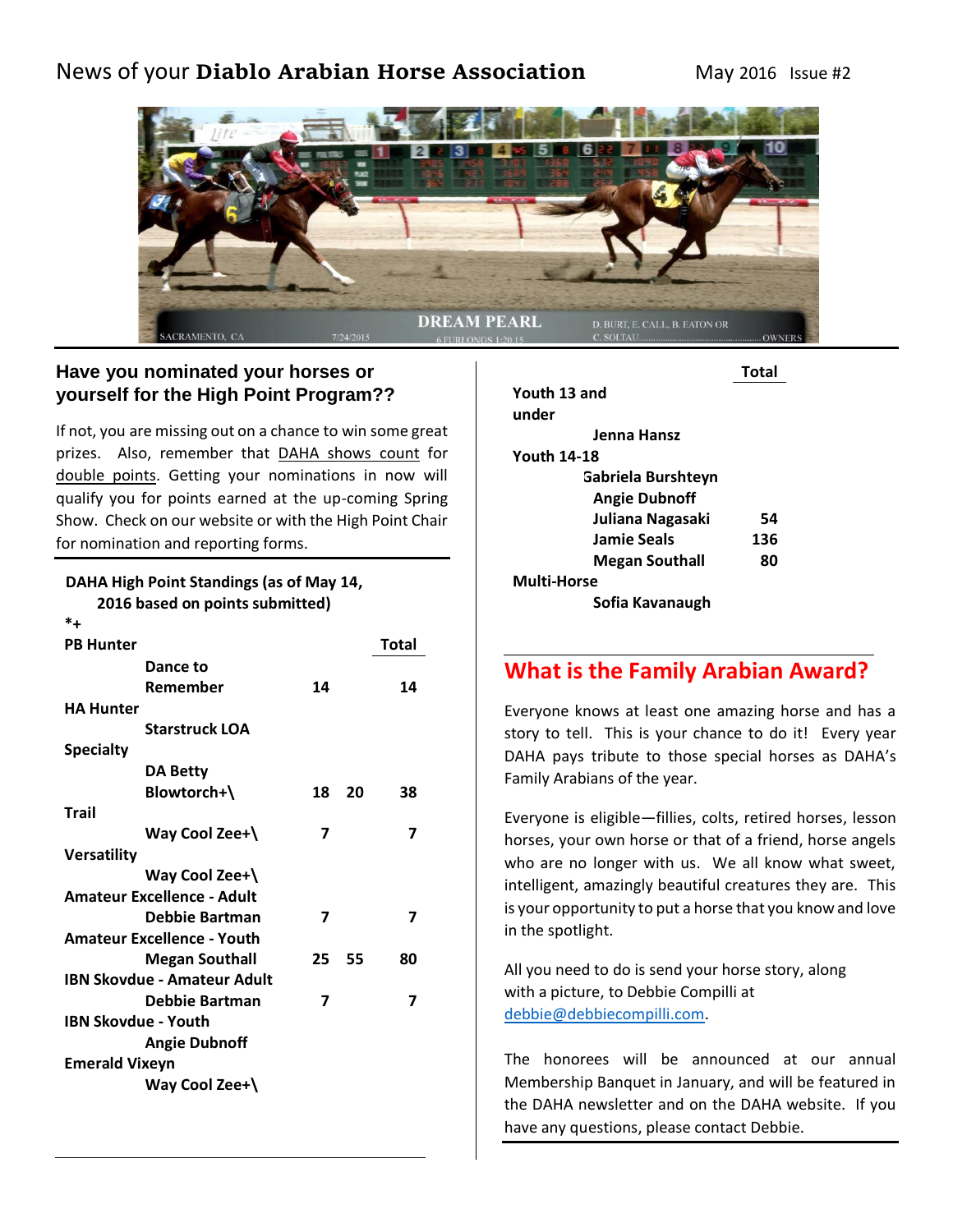# News of your **Diablo Arabian Horse Association** May 2016 Issue #2

#### Around the Track

Races at Pleasanton As you may have noticed, the Arabian racing season is starting in June, at the Alameda County Fair, Pleasanton. There will be a number of Arabian races, so be sure to check your paper's sports schedule or [www.calracing.com](http://www.calracing.com/) for days and times.

A Second Meet at Pleasanton- The California Horse Racing Board (CHRB) recently approved September's Stockton Fair race dates to Pleasanton for this year. We expect that meet to include Arabian races.

It might be noted that at the meeting of CHRB, which a few of us attended, some Golden Gate Fields reps were upset that they had not been included in the negotiations between Pleasanton Fair and Stockton. They would have liked to have put in a bid for those dates. It might be also noted that when other fairs, such as Solano County gave up their race dates, that the thoroughbred track that got those dates (GGF) eliminated races for the emerging breeds (Quarterhorses, mules, Arabians).

My personal opinion is that such breed bias is shortsighted. The tracks are having trouble filling a lot of races and are running less races each day. This is not good for the survival of racing and for keeping the few operating tracks. Part of the problem has been less horses, of any racing breed, available. It makes sense for the breeds to work together. A couple of Arabian, or other breed, races to fill out a full race card could only be a benefit to the tracks and those who race thoroughbreds.

The Darley Awards Some of us were in Hollywood and Beverly Hills from April  $1<sup>st</sup>$  to  $3<sup>rd</sup>$  for the annual Darley Awards for Arabian racing. Our mare, Dream Pearl, was one of three nominees for the 4 yr. oId fillies' category. It was a fancy affair with the awards presented Friday night at the Dolby Theater (site of the Academy Awards), and a black tie dinner on Sunday at the Beverly Wilshire Hotel. On Saturday we were at Santa Anita for the running of the HH Sheikha Fatima Bint Mubarak (Grade I) \$100,000.00 race for Arabians. Much fun with a great buffet and various events. The race was exciting and the winner was the long shot, Thess is Awesome.

We had entered our mare, Dream Pearl, but had to scratch a couple of days before, as she had gone off her feed and lost weight that she couldn't afford to lose. It would have been fun to see her run against the top horses in the country, but maybe next year. She has had some time off and is eating well, gaining weight, and has started training for Pleasanton in June. *Evelyn Call* 

### **Think you might like to have fun with an Arabian race horse?**

\_\_\_\_\_\_\_\_\_\_\_\_\_\_\_\_\_\_\_\_\_\_\_\_\_\_\_\_\_\_\_\_\_\_\_\_\_\_\_\_\_\_\_\_\_

It may be the "Sport of Kings" but you don't have to be a king or queen to do it if you can join in a partnership in owning a horse. There are some very well bred horses now available and in training. Check with Cory Soltau, DAHA President, or Terri Eaton (trainer at Pleasanton) [testables@msn.com](mailto:testables@msn.com) .

### **Member Classified Ads**

*(Ads free to DAHA members. Limited to 30 words and will run for 1 issue, unless ad is renewed.)*

**County Conquest Hunt Saddle-** made in England in 2015. Wide tree with 17.5" seat. County leathers included. Beautiful condition! \$2,500.00 Lisa (925) 787-2398

\_\_\_\_\_\_\_\_\_\_\_\_\_\_\_\_\_\_\_\_\_\_\_\_\_\_\_\_\_\_\_\_\_\_\_\_\_\_\_\_\_\_\_\_\_

**Website Ads**: Members of DAHA may also place **free** short ads on the DAHA website for either horse or nonhorse related items or businesses. Submit ads to the website chair.

**DAHA Directory Ads**: The DAHA 2016 Membership Directory is now under construction. The Board has approved the inclusion of business sized ads for \$25.00 to help defray the cost of printing. Please submit your copy electronically t[o evcallarabs@att.net.](mailto:evcallarabs@att.net) Thanks, ec

**For Show Premium lists, Membership forms, High Point** program information, and other information, check out the DAHA website at [www.diabloaha.org](http://www.diabloaha.org/) . The website is currently in the process of being updated, so please contact the committee Chair if you need information not shown.